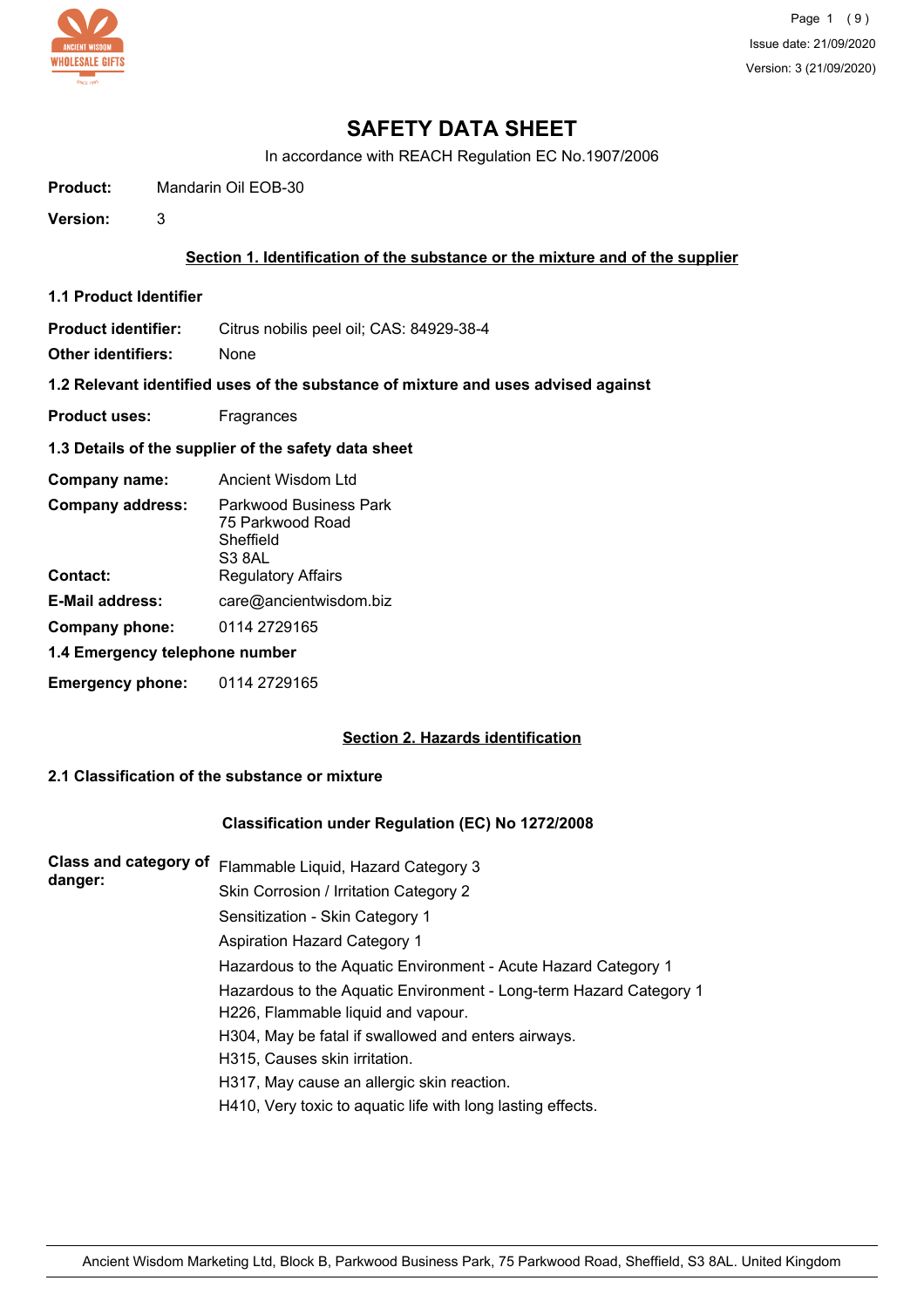

In accordance with REACH Regulation EC No.1907/2006

| <b>Product:</b> | Mandarin Oil EOB-30 |
|-----------------|---------------------|
|                 |                     |

- **Version:** 3
- **2.2 Label elements**

|                                     | Classification under Regulation (EC) No 1272/2008                                                                                                            |
|-------------------------------------|--------------------------------------------------------------------------------------------------------------------------------------------------------------|
| Signal word:                        | Danger                                                                                                                                                       |
| <b>Hazard statements:</b>           | H226, Flammable liquid and vapour.                                                                                                                           |
|                                     | H304, May be fatal if swallowed and enters airways.                                                                                                          |
|                                     | H315, Causes skin irritation.                                                                                                                                |
|                                     | H317, May cause an allergic skin reaction.                                                                                                                   |
|                                     | H410, Very toxic to aquatic life with long lasting effects.                                                                                                  |
| <b>M</b> factor:                    | None                                                                                                                                                         |
| <b>Supplemental</b><br>Information: | None                                                                                                                                                         |
| <b>Precautionary</b>                | P210, Keep away from heat, sparks, open flames and hot surfaces. - No smoking.                                                                               |
| statements:                         | P233, Keep container tightly closed.                                                                                                                         |
|                                     | P240, Ground/bond container and receiving equipment.                                                                                                         |
|                                     | P241, Use explosion-proof electrical, ventilating and lighting equipment.                                                                                    |
|                                     | P242, Use only non-sparking tools.                                                                                                                           |
|                                     | P243, Take precautionary measures against static discharge.                                                                                                  |
|                                     | P261, Avoid breathing vapour or dust.                                                                                                                        |
|                                     | P264, Wash hands and other contacted skin thoroughly after handling.                                                                                         |
|                                     | P272, Contaminated work clothing should not be allowed out of the workplace.                                                                                 |
|                                     | P273, Avoid release to the environment.                                                                                                                      |
|                                     | P280, Wear protective gloves/eye protection/face protection.                                                                                                 |
|                                     | P301/310, IF SWALLOWED: Immediately call a POISON CENTER or doctor/physician.                                                                                |
|                                     | P303/361/353, IF ON SKIN (or hair): Remove/take off immediately all contaminated clothing.<br>Rinse skin with water/shower.<br>P331, Do not induce vomiting. |
|                                     | P333/313, If skin irritation or rash occurs: Get medical advice/attention.                                                                                   |
|                                     | P362, Take off contaminated clothing and wash before reuse.                                                                                                  |
|                                     | P370/378, In case of fire: Use carbon dioxide, dry chemical, foam for extinction.                                                                            |
|                                     | P391, Collect spillage.                                                                                                                                      |
|                                     | P403/235, Store in a well-ventilated place. Keep cool.                                                                                                       |
|                                     | P405, Store locked up.                                                                                                                                       |
|                                     | P501, Dispose of contents/container to approved disposal site, in accordance with local<br>regulations.                                                      |
|                                     |                                                                                                                                                              |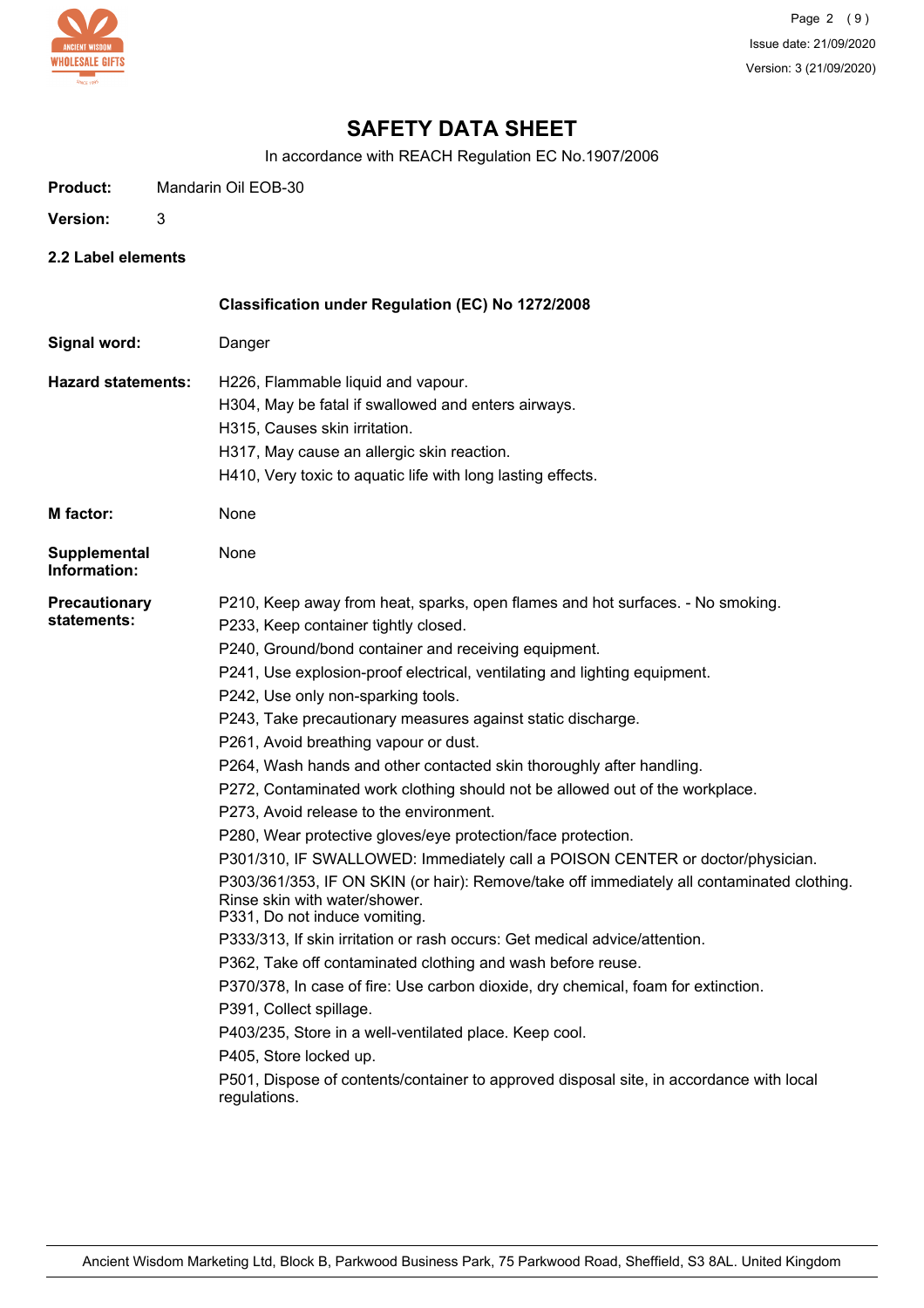

In accordance with REACH Regulation EC No.1907/2006



# **Section 3. Composition / information on ingredients**

#### **3.1 Substances**

**Product identifier:** Citrus nobilis peel oil; CAS: 84929-38-4

#### **Contains:**

| <b>Name</b>         | <b>CAS</b> | <b>EC</b> | <b>REACH Registration</b><br>No. | $\%$        | <b>Classification for</b><br>(CLP) 1272/2008                                         |
|---------------------|------------|-----------|----------------------------------|-------------|--------------------------------------------------------------------------------------|
| Id-Limonene         | 5989-27-5  | 227-813-5 |                                  | 50-100%     | FL 3-SCI 2-SS 1B-AH<br>1-EH A1-EH C1:H226-<br>H304-H315-H317-<br>H410.-              |
| lp-Mentha-1,4-diene | 99-85-4    | 202-794-6 |                                  | 10-<20%     | FL 3-AH 1; H226-H304,-                                                               |
| Myrcene             | 123-35-3   | 204-622-5 |                                  | $5 - 10%$   | FL 3-SCI 2-EDI 2-AH 1- <br>EH A1-EH C2:H226-<br>lH304-H315-H319-<br>H400-H411.-      |
| alpha-Pinene        | 80-56-8    | 201-291-9 |                                  | $5 - 10%$   | IFL 3-ATO 4-SCI 2-SS<br>1B-AH 1-EH A1-EH C1:<br>lH226-H302-H304-<br>H315-H317-H410.- |
| <b>Citral</b>       | 5392-40-5  | 226-394-6 |                                  | $0.1 - 1\%$ | SCI 2-EDI 2-SS 1:<br>H315-H317-H319.-                                                |

## **Section 4. First-aid measures**

## **4.1 Description of first aid measures**

IF SWALLOWED: Immediately call a POISON CENTER or doctor/physician.

IF ON SKIN (or hair): Remove/take off immediately all contaminated clothing. Rinse skin with water/shower.

# **4.2 Most important symptoms and effects, both acute and delayed**

May be fatal if swallowed and enters airways.

Causes skin irritation.

May cause an allergic skin reaction.

## **4.3 Indication of any immediate medical attention and special treatment needed**

None expected, see Section 4.1 for further information.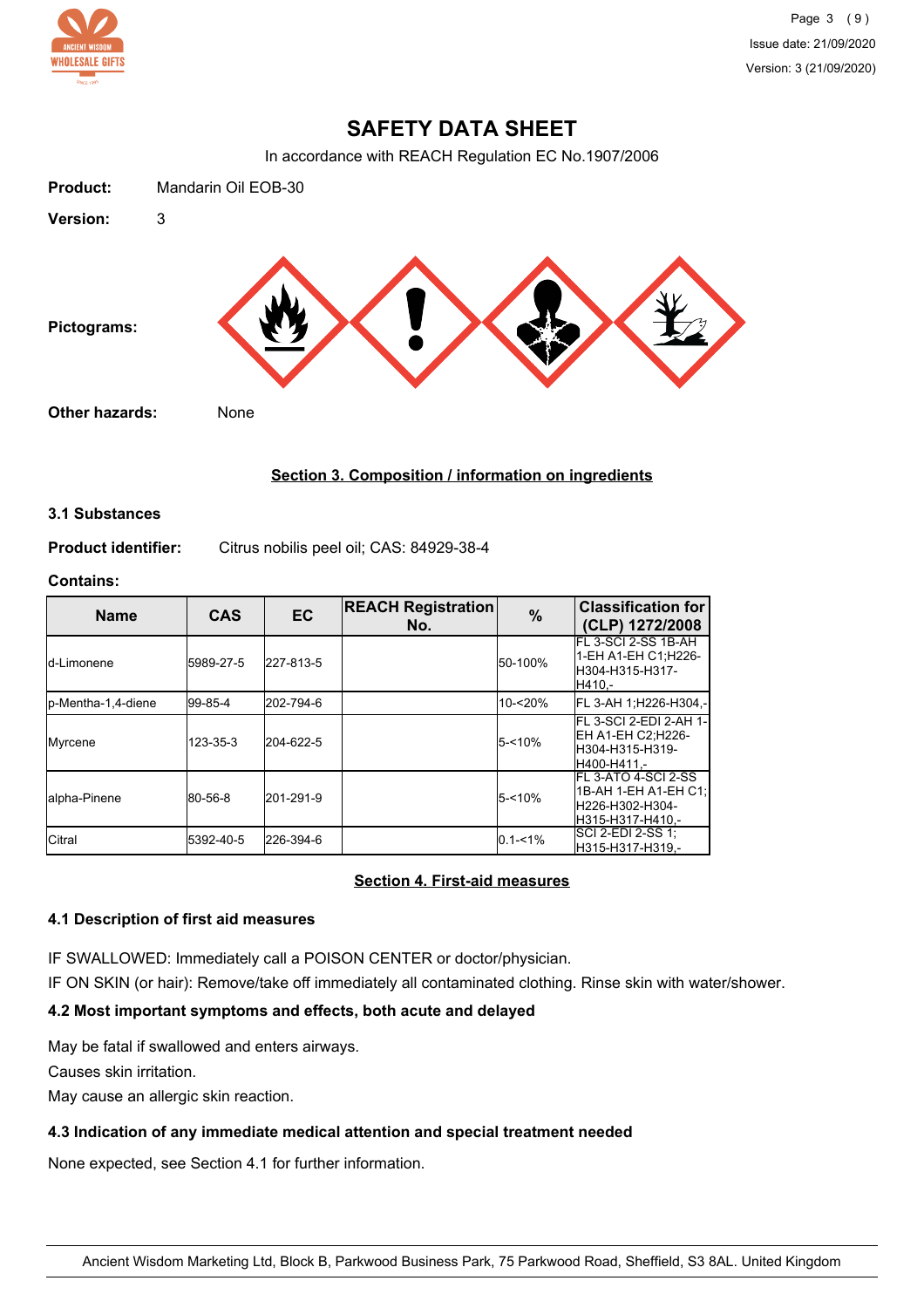

Page 4 (9) Issue date: 21/09/2020 Version: 3 (21/09/2020)

# **SAFETY DATA SHEET**

In accordance with REACH Regulation EC No.1907/2006

**Product:** Mandarin Oil EOB-30

**Version:** 3

## **SECTION 5: Firefighting measures**

#### **5.1 Extinguishing media**

Suitable media: Carbon dioxide, Dry chemical, Foam.

#### **5.2 Special hazards arising from the substance or mixture**

In case of fire, may be liberated: Carbon monoxide, Unidentified organic compounds.

#### **5.3 Advice for fire fighters:**

In case of insufficient ventilation, wear suitable respiratory equipment.

#### **Section 6. Accidental release measures**

#### **6.1 Personal precautions, protective equipment and emergency procedures:**

Avoid inhalation. Avoid contact with skin and eyes. See protective measures under Section 7 and 8.

#### **6.2 Environmental precautions:**

Keep away from drains, surface and ground water, and soil.

## **6.3 Methods and material for containment and cleaning up:**

Remove ignition sources. Provide adequate ventilation. Avoid excessive inhalation of vapours. Contain spillage immediately by use of sand or inert powder. Dispose of according to local regulations.

## **6.4 Reference to other sections:**

Also refer to sections 8 and 13.

## **Section 7. Handling and storage**

#### **7.1 Precautions for safe handling:**

Keep away from heat, sparks, open flames and hot surfaces. - No smoking.

# **7.2 Conditions for safe storage, including any incompatibilities:**

Ground/bond container and receiving equipment. Use only non-sparking tools. Take precautionary measures against static discharge.

# **7.3 Specific end use(s):**

Fragrances: Use in accordance with good manufacturing and industrial hygiene practices.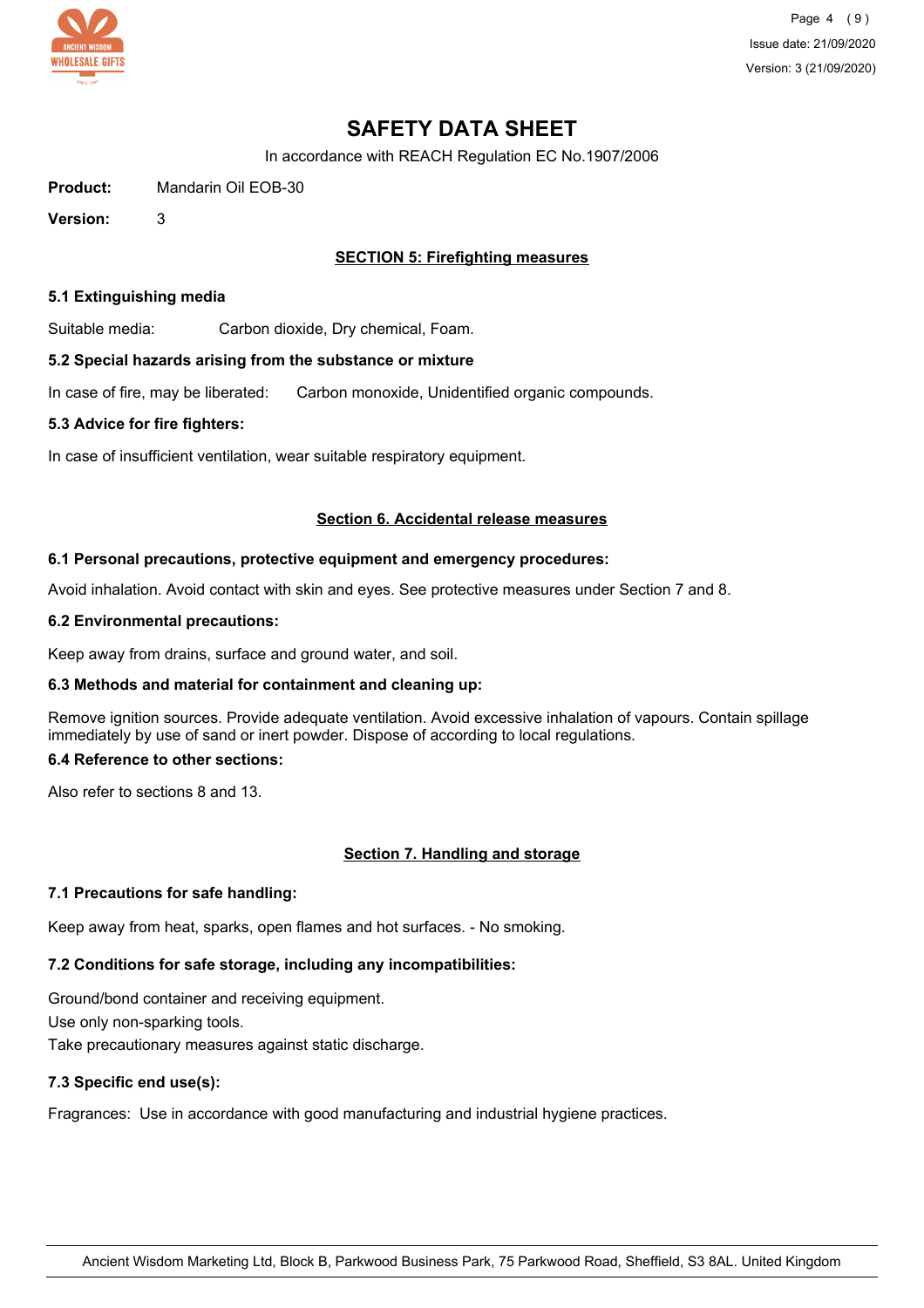

In accordance with REACH Regulation EC No.1907/2006

**Product:** Mandarin Oil EOB-30

**Version:** 3

## **Section 8. Exposure controls/personal protection**

#### **8.1 Control parameters**

Workplace exposure limits: Not Applicable

## **8.2 Exposure Controls**

#### **Eye / Skin Protection**

Wear protective gloves/eye protection/face protection

#### **Respiratory Protection**

Under normal conditions of use and where adequate ventilation is available to prevent build up of excessive vapour, this material should not require special engineering controls. However, in conditions of high or prolonged use, or high temperature or other conditions which increase exposure, the following engineering controls can be used to minimise exposure to personnel: a) Increase ventilation of the area with local exhaust ventilation. b) Personnel can use an approved, appropriately fitted respirator with organic vapour cartridge or canisters and particulate filters. c) Use closed systems for transferring and processing this material.

Also refer to Sections 2 and 7.

#### **Section 9. Physical and chemical properties**

#### **9.1 Information on basic physical and chemical properties**

| Appearance:                                   | orange to red liquid                         |
|-----------------------------------------------|----------------------------------------------|
| Odour:                                        | Characteristic                               |
| <b>Odour threshold:</b>                       | Not determined                               |
| pH:                                           | Not determined                               |
| Melting point / freezing point:               | Not determined                               |
| Initial boiling point / range:                | Not determined                               |
| Flash point:                                  | 43 °C                                        |
| <b>Evaporation rate:</b>                      | Not determined                               |
| Flammability (solid, gas):                    | Not determined                               |
| Upper/lower flammability or explosive limits: | Product does not present an explosion hazard |
| Vapour pressure:                              | Not determined                               |
| Vapour density:                               | Not determined                               |
| <b>Relative density:</b>                      | 0.8450                                       |
| Solubility(ies):                              | Not determined                               |
| Partition coefficient: n-octanol/water:       | Not determined                               |
| <b>Auto-ignition temperature:</b>             | Not determined                               |
| <b>Decomposition temperature:</b>             | Not determined                               |
| <b>Viscosity:</b>                             | Not determined                               |
| <b>Explosive properties:</b>                  | Not expected                                 |
| <b>Oxidising properties:</b>                  | Not expected                                 |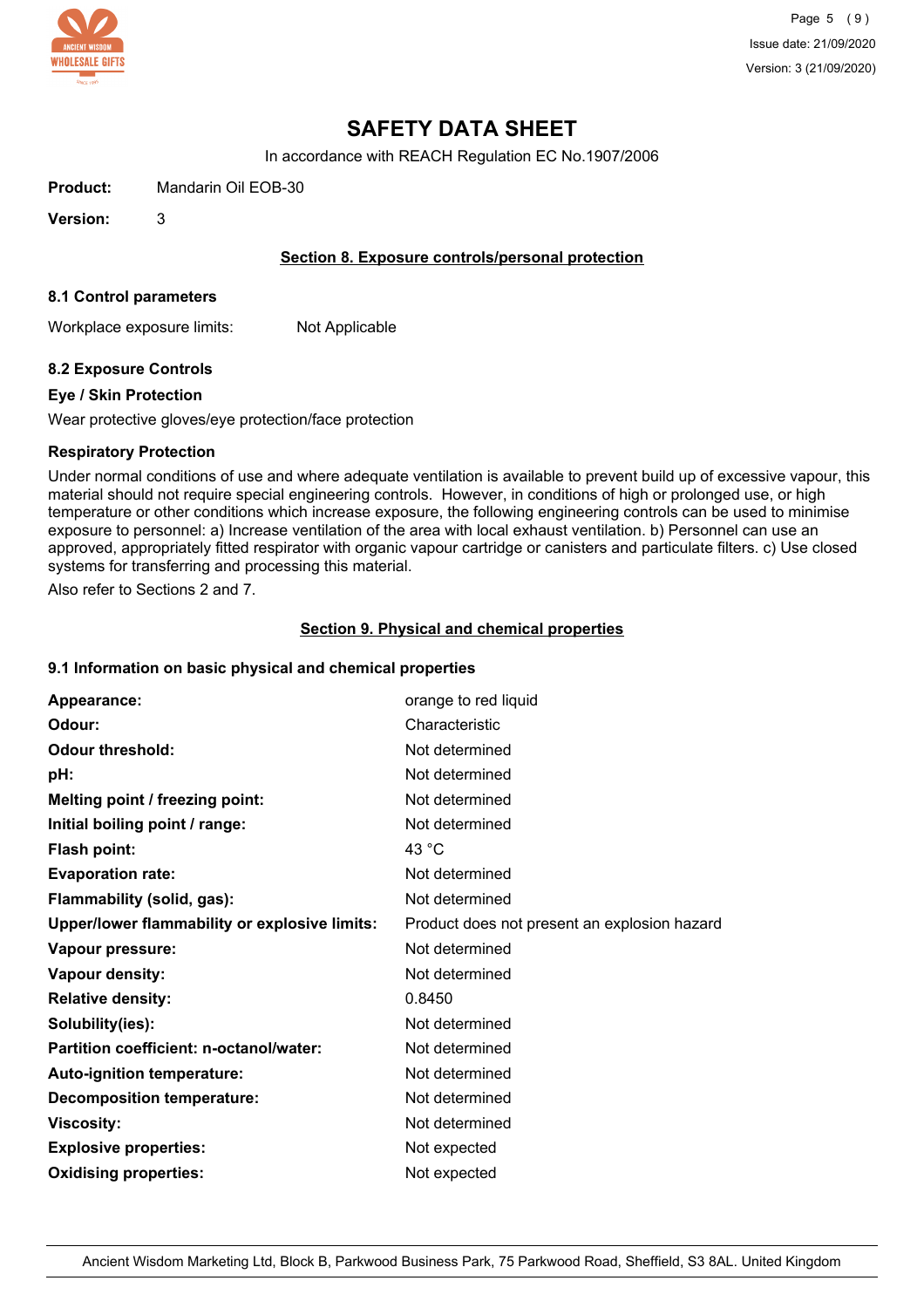

Page 6 (9) Issue date: 21/09/2020 Version: 3 (21/09/2020)

# **SAFETY DATA SHEET**

In accordance with REACH Regulation EC No.1907/2006

**Product:** Mandarin Oil EOB-30

**Version:** 3

**9.2 Other information:** None available

# **Section 10. Stability and reactivity**

#### **10.1 Reactivity:**

Presents no significant reactivity hazard, by itself or in contact with water.

#### **10.2 Chemical stability:**

Good stability under normal storage conditions.

# **10.3 Possibility of hazardous reactions:**

Not expected under normal conditions of use.

#### **10.4 Conditions to avoid:**

Avoid extreme heat.

# **10.5 Incompatible materials:**

Avoid contact with strong acids, alkalis or oxidising agents.

## **10.6 Hazardous decomposition products:**

Not expected.

### **Section 11. Toxicological information**

#### **11.1 Information on toxicological effects**

| <b>Acute Toxicity:</b>                    | Based on available data the classification criteria are not met. |
|-------------------------------------------|------------------------------------------------------------------|
| <b>Acute Toxicity Oral</b>                | >5000                                                            |
| <b>Acute Toxicity Dermal</b>              | Not Applicable                                                   |
| Acute Toxicity Inhalation                 | Not Available                                                    |
| <b>Skin corrosion/irritation:</b>         | Skin Corrosion / Irritation Category 2                           |
| Serious eye damage/irritation:            | Based on available data the classification criteria are not met. |
| <b>Respiratory or skin sensitisation:</b> | Sensitization - Skin Category 1                                  |
| Germ cell mutagenicity:                   | Based on available data the classification criteria are not met. |
| <b>Carcinogenicity:</b>                   | Based on available data the classification criteria are not met. |
| <b>Reproductive toxicity:</b>             | Based on available data the classification criteria are not met. |
| <b>STOT-single exposure:</b>              | Based on available data the classification criteria are not met. |
| <b>STOT-repeated exposure:</b>            | Based on available data the classification criteria are not met. |
| <b>Aspiration hazard:</b>                 | <b>Aspiration Hazard Category 1</b>                              |

## **Information about hazardous ingredients in the mixture**

| Ingredient    | CAS             | EC                | <b>LD50/ATE Oral</b> | LD50/ATE<br>Dermal | LC50/ATE<br><b>Inhalation</b> | <b>LC50</b><br>Route |
|---------------|-----------------|-------------------|----------------------|--------------------|-------------------------------|----------------------|
| lalpha-Pinene | $ 80 - 56 - 8 $ | $ 201 - 291 - 9 $ | 1500                 | Not available      | Not available                 | lNot<br>lavailable   |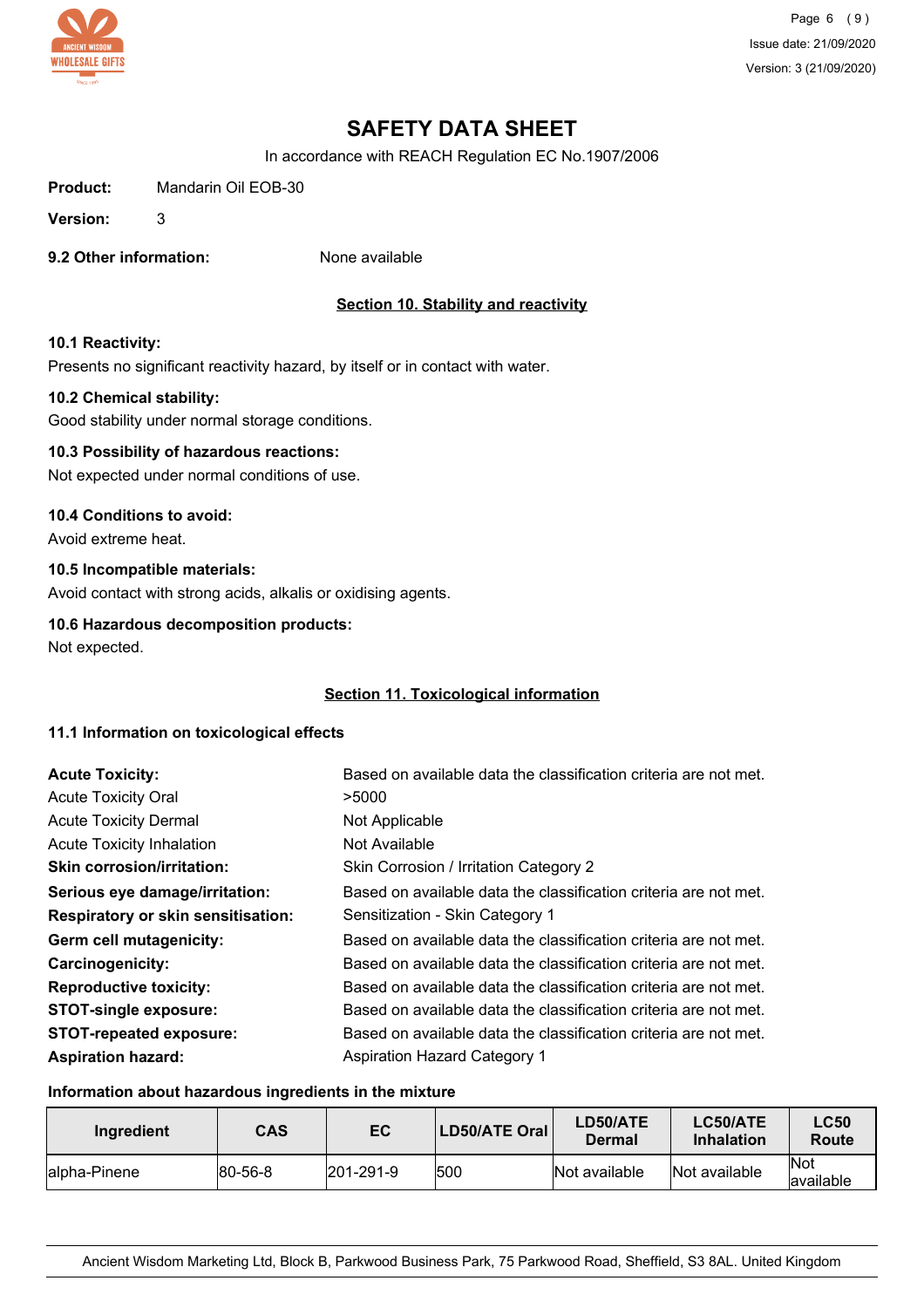

Page 7 (9) Issue date: 21/09/2020 Version: 3 (21/09/2020)

# **SAFETY DATA SHEET**

In accordance with REACH Regulation EC No.1907/2006

**Product:** Mandarin Oil EOB-30

**Version:** 3

Refer to Sections 2 and 3 for additional information.

# **Section 12. Ecological information**

#### **12.1 Toxicity:**

Very toxic to aquatic life with long lasting effects.

- **12.2 Persistence and degradability:** Not available
- **12.3 Bioaccumulative potential:** Not available
- **12.4 Mobility in soil:** Not available

**12.5 Results of PBT and vPvB assessment:**

This substance does not meet the PBT/vPvB criteria of REACH, annex XIII.

**12.6 Other adverse effects:** Not available

#### **Section 13. Disposal considerations**

#### **13.1 Waste treatment methods:**

Dispose of in accordance with local regulations. Avoid disposing into drainage systems and into the environment. Empty containers should be taken to an approved waste handling site for recycling or disposal.

## **Section 14. Transport information**

| 14.1 UN number:                    | UN1169                                          |
|------------------------------------|-------------------------------------------------|
| 14.2 UN Proper Shipping Name:      | EXTRACTS, AROMATIC, LIQUID                      |
| 14.3 Transport hazard class(es):   | 3                                               |
| <b>Sub Risk:</b>                   |                                                 |
| 14.4. Packing Group:               | Ш                                               |
| <b>14.5 Environmental hazards:</b> | This is an environmentally hazardous substance. |
| 14.6 Special precautions for user: | None additional                                 |
|                                    |                                                 |

**14.7 Transport in bulk according to Annex II of MARPOL73/78 and the IBC Code:**

Not applicable

## **Section 15. Regulatory information**

**15.1 Safety, health and environmental regulations/legislation specific for the substance or mixture** None additional

## **15.2 Chemical Safety Assessment**

A Chemical Safety Assessment has not been carried out for this product.

| Section 16. Other information   |                                                                                                             |  |
|---------------------------------|-------------------------------------------------------------------------------------------------------------|--|
| <b>Concentration % Limits:</b>  | EH A1=29.41% EH C1=31.25% EH C2=3.11% EH C3=0.31055901% EH<br>C4=29.41% SCI 2=11.76% SS 1=1.33% AH 1=10.53% |  |
| <b>Total Fractional Values:</b> | EH A1=3.40 EH C1=3.20 EH C2=32.20 EH C3=322.00 EH C4=3.40 SCI<br>$2=8.50$ SS 1=75.00 AH 1=9.50              |  |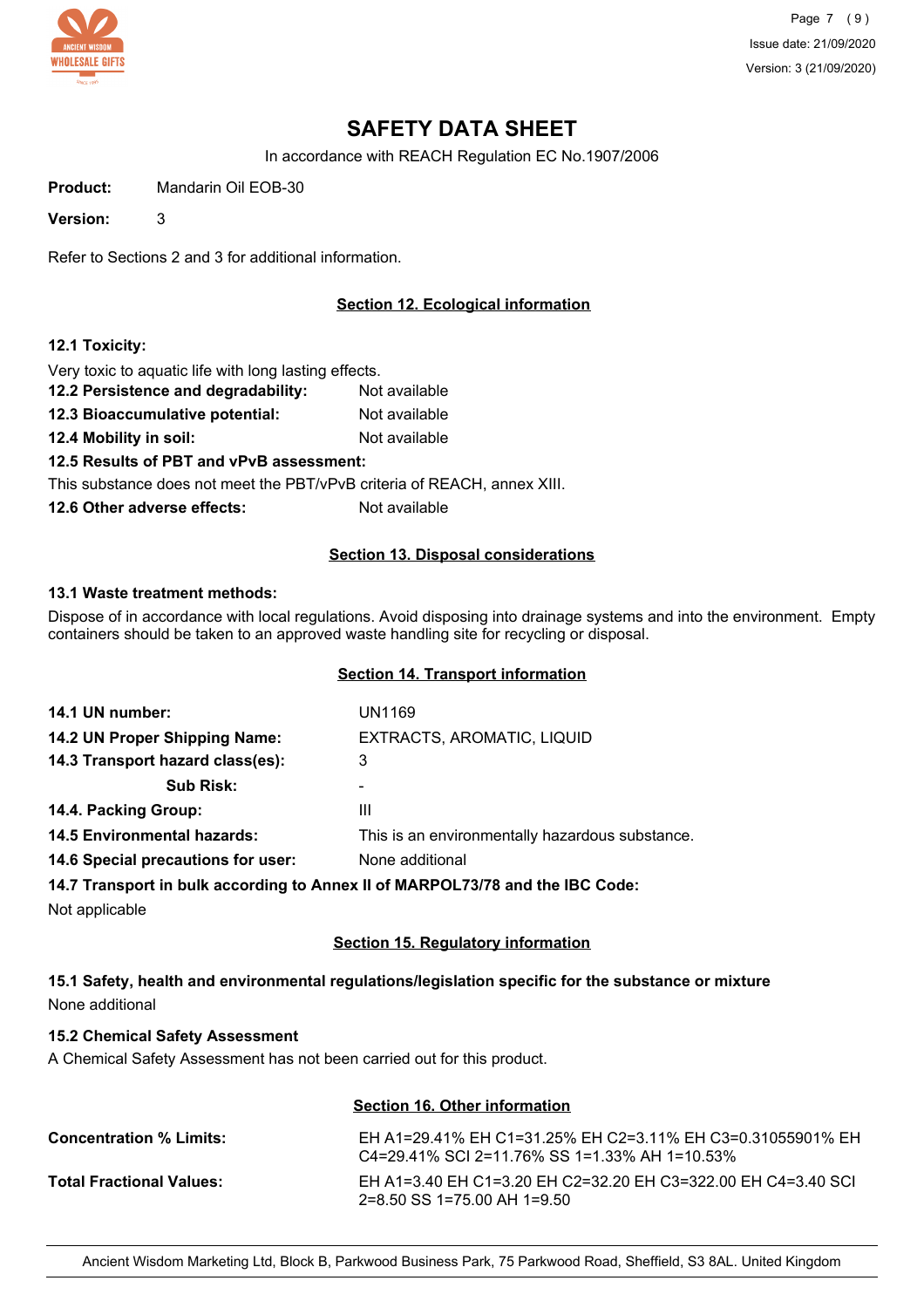

Page 8 (9) Issue date: 21/09/2020 Version: 3 (21/09/2020)

# **SAFETY DATA SHEET**

In accordance with REACH Regulation EC No.1907/2006

**Product:** Mandarin Oil EOB-30

**Version:** 3

# **Key to revisions:**

14.1. UN number

14.2. UN proper shipping name

# **Key to abbreviations:**

| <b>Abbreviation</b> | <b>Meaning</b>                                                                                                                      |
|---------------------|-------------------------------------------------------------------------------------------------------------------------------------|
| AH 1                | <b>Aspiration Hazard Category 1</b>                                                                                                 |
| ATO 4               | Acute Toxicity - Oral Category 4                                                                                                    |
| EDI <sub>2</sub>    | Eye Damage / Irritation Category 2                                                                                                  |
| EH A1               | Hazardous to the Aquatic Environment - Acute Hazard Category 1                                                                      |
| EH <sub>C1</sub>    | Hazardous to the Aquatic Environment - Long-term Hazard Category 1                                                                  |
| EH <sub>C2</sub>    | Hazardous to the Aquatic Environment - Long-term Hazard Category 2                                                                  |
| FL <sub>3</sub>     | Flammable Liquid, Hazard Category 3                                                                                                 |
| H226                | Flammable liquid and vapour.                                                                                                        |
| H302                | Harmful if swallowed.                                                                                                               |
| H304                | May be fatal if swallowed and enters airways.                                                                                       |
| H315                | Causes skin irritation.                                                                                                             |
| H317                | May cause an allergic skin reaction.                                                                                                |
| H319                | Causes serious eye irritation.                                                                                                      |
| H400                | Very toxic to aquatic life.                                                                                                         |
| H410                | Very toxic to aquatic life with long lasting effects.                                                                               |
| H411                | Toxic to aquatic life with long lasting effects.                                                                                    |
| P210                | Keep away from heat, sparks, open flames and hot surfaces. - No smoking.                                                            |
| P233                | Keep container tightly closed.                                                                                                      |
| P240                | Ground/bond container and receiving equipment.                                                                                      |
| P241                | Use explosion-proof electrical, ventilating and lighting equipment.                                                                 |
| P242                | Use only non-sparking tools.                                                                                                        |
| P243                | Take precautionary measures against static discharge.                                                                               |
| P261                | Avoid breathing vapour or dust.                                                                                                     |
| P <sub>264</sub>    | Wash hands and other contacted skin thoroughly after handling.                                                                      |
| P270                | Do not eat, drink or smoke when using this product.                                                                                 |
| P272                | Contaminated work clothing should not be allowed out of the workplace.                                                              |
| P273                | Avoid release to the environment.                                                                                                   |
| P280                | Wear protective gloves/eye protection/face protection.                                                                              |
| P301/310            | IF SWALLOWED: Immediately call a POISON CENTER or doctor/physician.                                                                 |
| P302/352            | IF ON SKIN: Wash with plenty of soap and water.                                                                                     |
| P303/361/353        | IF ON SKIN (or hair): Remove/take off immediately all contaminated clothing. Rinse skin with water/shower.                          |
| P305/351/338        | IF IN EYES: Rinse cautiously with water for several minutes. Remove contact lenses, if present and easy to<br>do. Continue rinsing. |
| P330                | Rinse mouth.                                                                                                                        |
| P331                | Do not induce vomiting.                                                                                                             |
| P332/313            | If skin irritation occurs: Get medical advice/attention.                                                                            |

Ancient Wisdom Marketing Ltd, Block B, Parkwood Business Park, 75 Parkwood Road, Sheffield, S3 8AL. United Kingdom